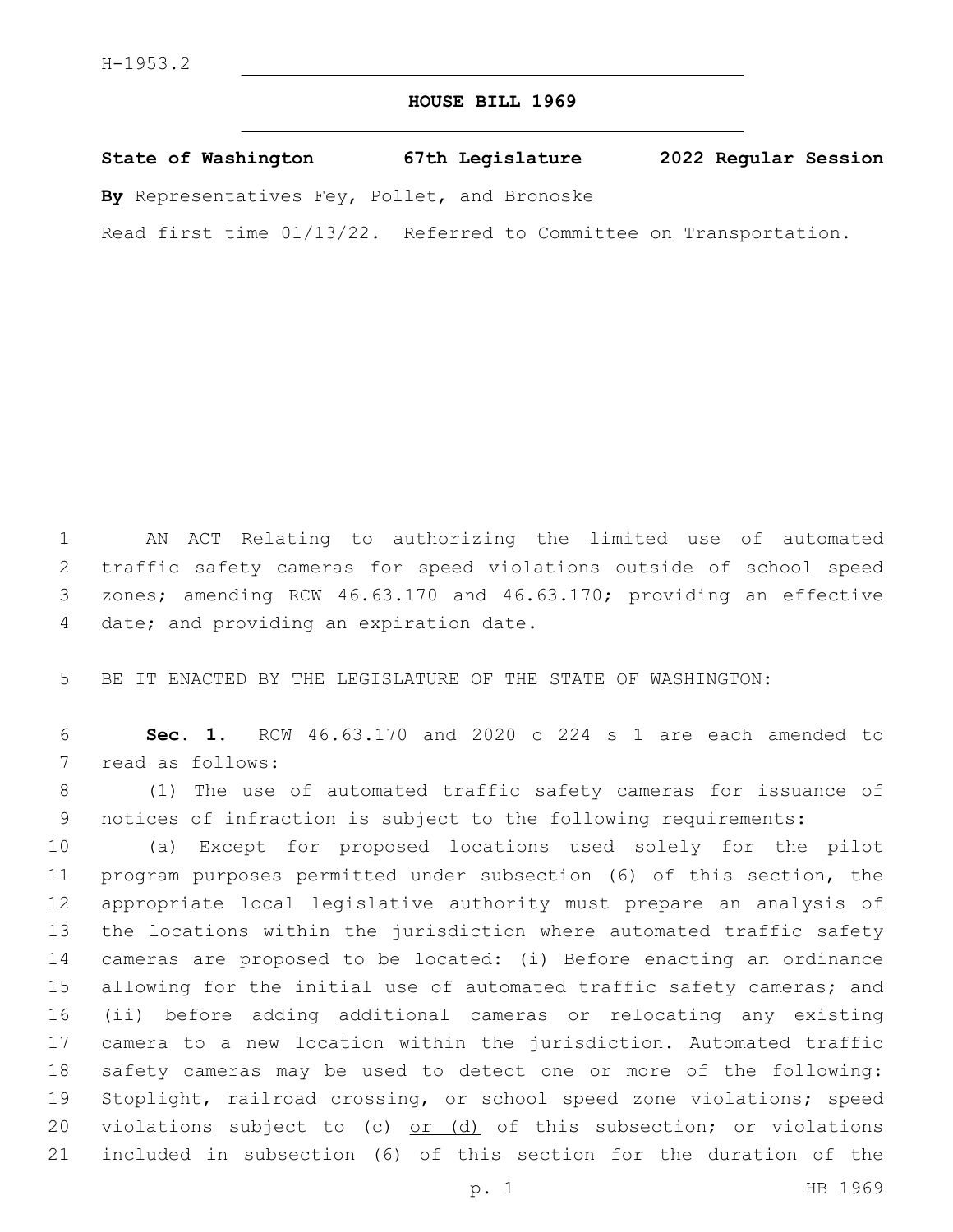pilot program authorized under subsection (6) of this section. At a minimum, the local ordinance must contain the restrictions described in this section and provisions for public notice and signage. Cities and counties using automated traffic safety cameras before July 24, 2005, are subject to the restrictions described in this section, but are not required to enact an authorizing ordinance. Beginning one year after June 7, 2012, cities and counties using automated traffic safety cameras must post an annual report of the number of traffic accidents that occurred at each location where an automated traffic safety camera is located as well as the number of notices of infraction issued for each camera and any other relevant information about the automated traffic safety cameras that the city or county deems appropriate on the city's or county's website.

 (b) Except as provided in (c) and (d) of this subsection and subsection (6) of this section, use of automated traffic safety cameras is restricted to the following locations only: (i) Intersections of two or more arterials with traffic control signals that have yellow change interval durations in accordance with RCW 47.36.022, which interval durations may not be reduced after placement of the camera; (ii) railroad crossings; and (iii) school 21 speed zones.

 (c) Any city west of the Cascade mountains with a population of 23 more than ((one hundred ninety-five thousand)) 195,000 located in a 24 county with a population of fewer than ((one million five hundred 25 thousand)) 1,500,000 may operate an automated traffic safety camera to detect speed violations subject to the following limitations:

 (i) A city may only operate one such automated traffic safety 28 camera within its respective jurisdiction; and

 (ii) The use and location of the automated traffic safety camera must have first been authorized by the Washington state legislature 31 as a pilot project for at least one full year.

32 (d)(i) Cities may operate at least one automated traffic safety camera under this subsection to detect speed violations, subject to the requirements of (d)(ii) of this subsection. Cities may operate one additional automated traffic safety camera to detect speed violations for every 10,000 residents included in the city's population. Cameras must be placed in locations that comply with one of the following:

 (A) The location has been identified as a priority location in a local road safety plan that a city has submitted to the Washington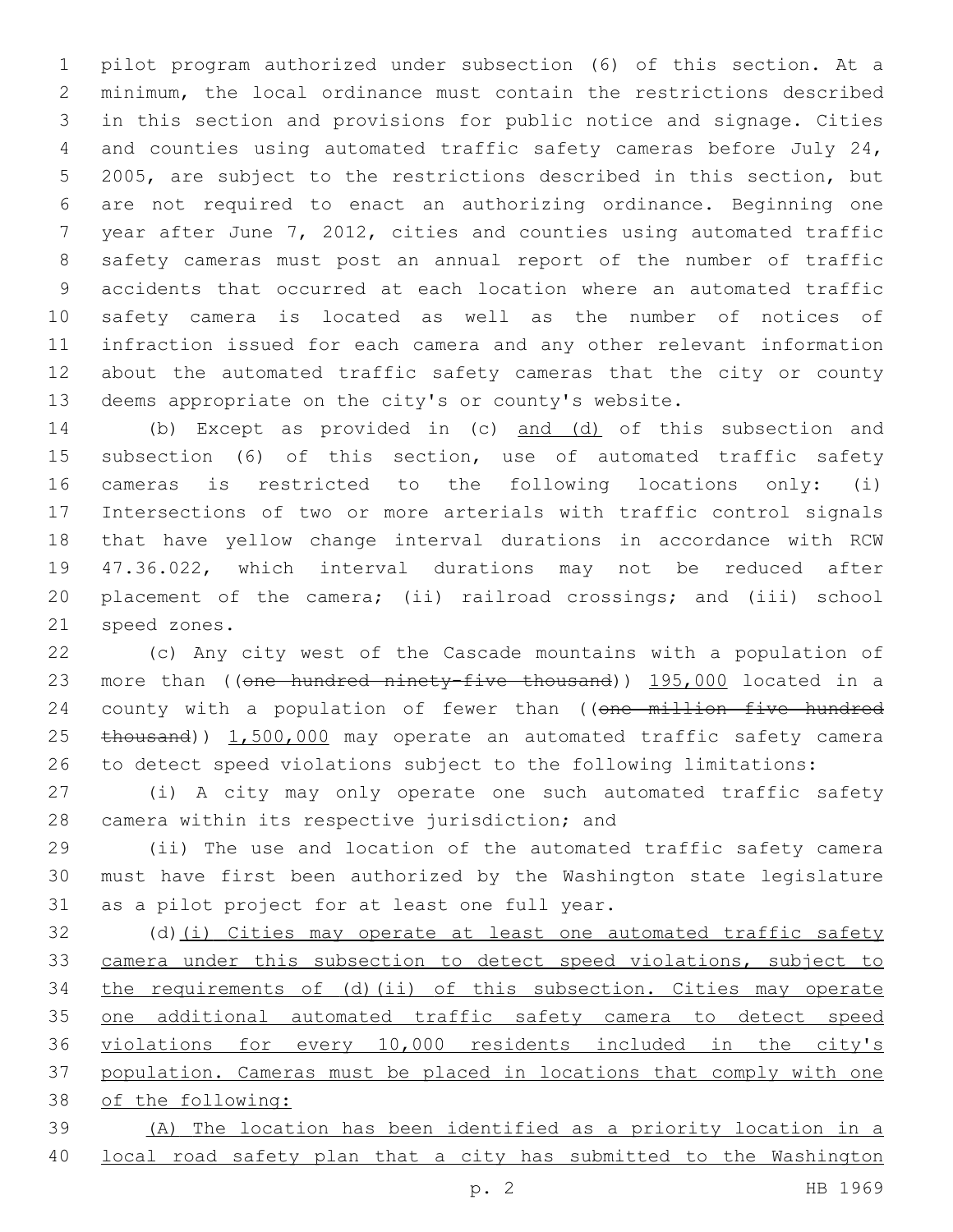state department of transportation and where other speed reduction measures are not feasible or have not been sufficiently effective at 3 reducing travel speed;

 (B) The location has a significantly higher rate of collisions than the city average in a period of at least three years prior to installation and other speed reduction measures are not feasible or have not been sufficiently effective at reducing travel speed;

 (C) The location is in an area within the city limits designated by local ordinance as a zone subject to specified restrictions and 10 penalties on racing and race attendance; or

 (D) The location is within 300 feet of the border of a park or community center property.

 (ii)(A) A city locating an automated traffic safety camera under this subsection (1)(d) must complete an equity analysis that 15 evaluates livability, accessibility, economics, education, and 16 environmental health, and shall consider the outcome of that analysis 17 when identifying where to locate an automated traffic safety camera.

 (B) Automated traffic safety cameras must be placed in a manner 19 that limits drivers from diverting to alternative roads to avoid an automated traffic safety camera.

 (e) Automated traffic safety cameras may only take pictures of the vehicle and vehicle license plate and only while an infraction is occurring. The picture must not reveal the face of the driver or of passengers in the vehicle. The primary purpose of camera placement is to take pictures of the vehicle and vehicle license plate when an infraction is occurring. Cities and counties shall consider installing cameras in a manner that minimizes the impact of camera 28 flash on drivers.

 (( $\left(\frac{1}{10}\right)$ ) (f) A notice of infraction must be mailed to the 30 registered owner of the vehicle within ((fourteen)) 14 days of the 31 violation, or to the renter of a vehicle within (( $f$ ourteen)) 14 days of establishing the renter's name and address under subsection (3)(a) of this section. The law enforcement officer issuing the notice of infraction shall include with it a certificate or facsimile thereof, based upon inspection of photographs, microphotographs, or electronic images produced by an automated traffic safety camera, stating the facts supporting the notice of infraction. This certificate or facsimile is prima facie evidence of the facts contained in it and is admissible in a proceeding charging a violation under this chapter. The photographs, microphotographs, or electronic images evidencing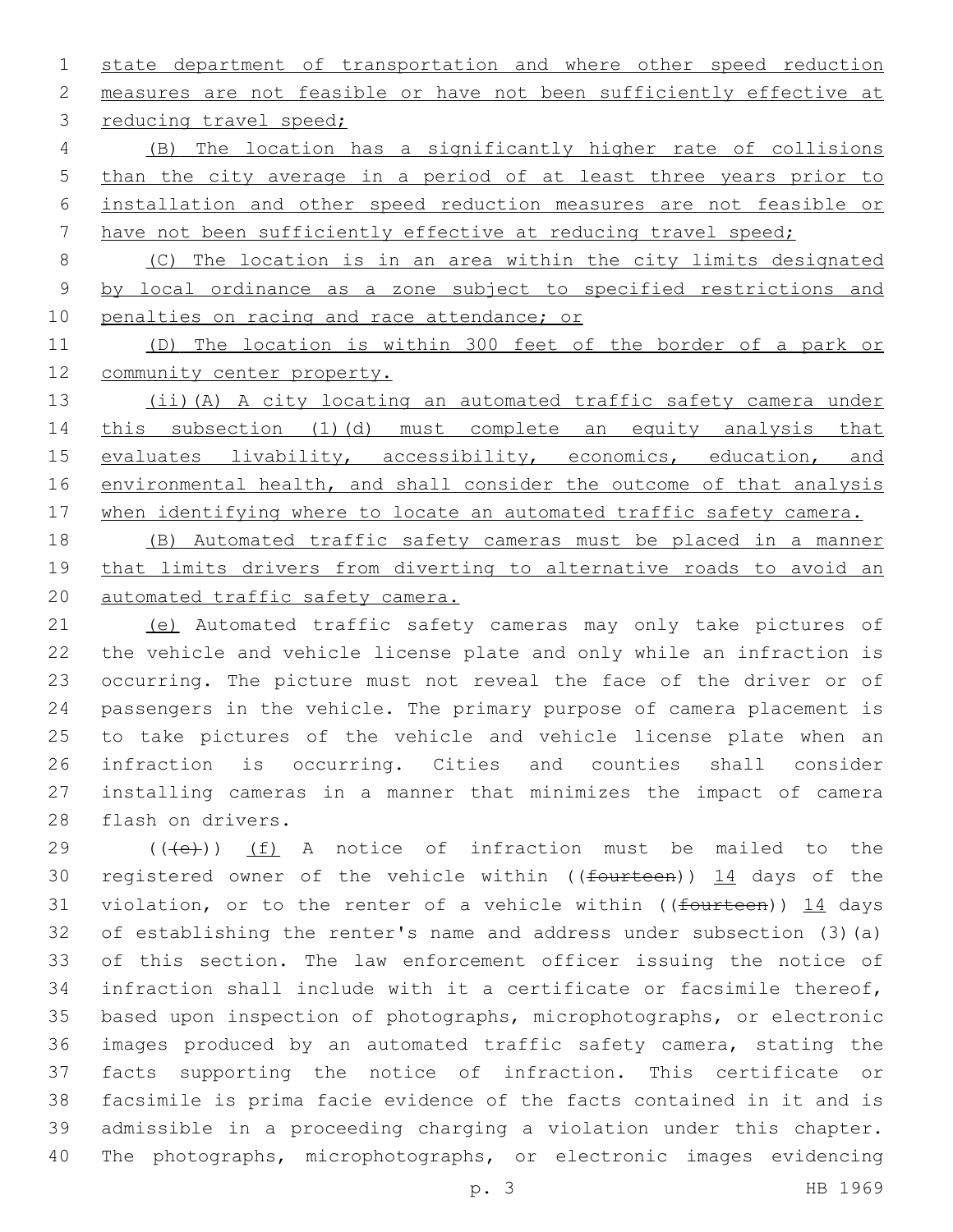the violation must be available for inspection and admission into evidence in a proceeding to adjudicate the liability for the infraction. A person receiving a notice of infraction based on evidence detected by an automated traffic safety camera may respond 5 to the notice by mail.

6 ( $(\text{+f})$ ) (g) The registered owner of a vehicle is responsible for an infraction under RCW 46.63.030(1)(d) unless the registered owner overcomes the presumption in RCW 46.63.075, or, in the case of a rental car business, satisfies the conditions under subsection (3) of 10 this section. If appropriate under the circumstances, a renter identified under subsection (3)(a) of this section is responsible for 12 an infraction.

13 (((+q))) (h) Notwithstanding any other provision of law, all photographs, microphotographs, or electronic images, or any other personally identifying data prepared under this section are for the exclusive use of law enforcement in the discharge of duties under this section and are not open to the public and may not be used in a court in a pending action or proceeding unless the action or proceeding relates to a violation under this section. No photograph, microphotograph, or electronic image, or any other personally identifying data may be used for any purpose other than enforcement of violations under this section nor retained longer than necessary 23 to enforce this section.

 (( $\left(\frac{h}{h}\right)$ ) (i) All locations where an automated traffic safety 25 camera is used must be clearly marked at least ((thirty)) 30 days prior to activation of the camera by placing signs in locations that clearly indicate to a driver that he or she is entering a zone where traffic laws are enforced by an automated traffic safety camera. Signs placed in automated traffic safety camera locations after June 7, 2012, must follow the specifications and guidelines under the manual of uniform traffic control devices for streets and highways as adopted by the department of transportation under chapter 47.36 RCW.

 $((\overrightarrow{i}))$  (j) If a county or city has established an authorized automated traffic safety camera program under this section, the compensation paid to the manufacturer or vendor of the equipment used must be based only upon the value of the equipment and services provided or rendered in support of the system, and may not be based upon a portion of the fine or civil penalty imposed or the revenue 39 generated by the equipment.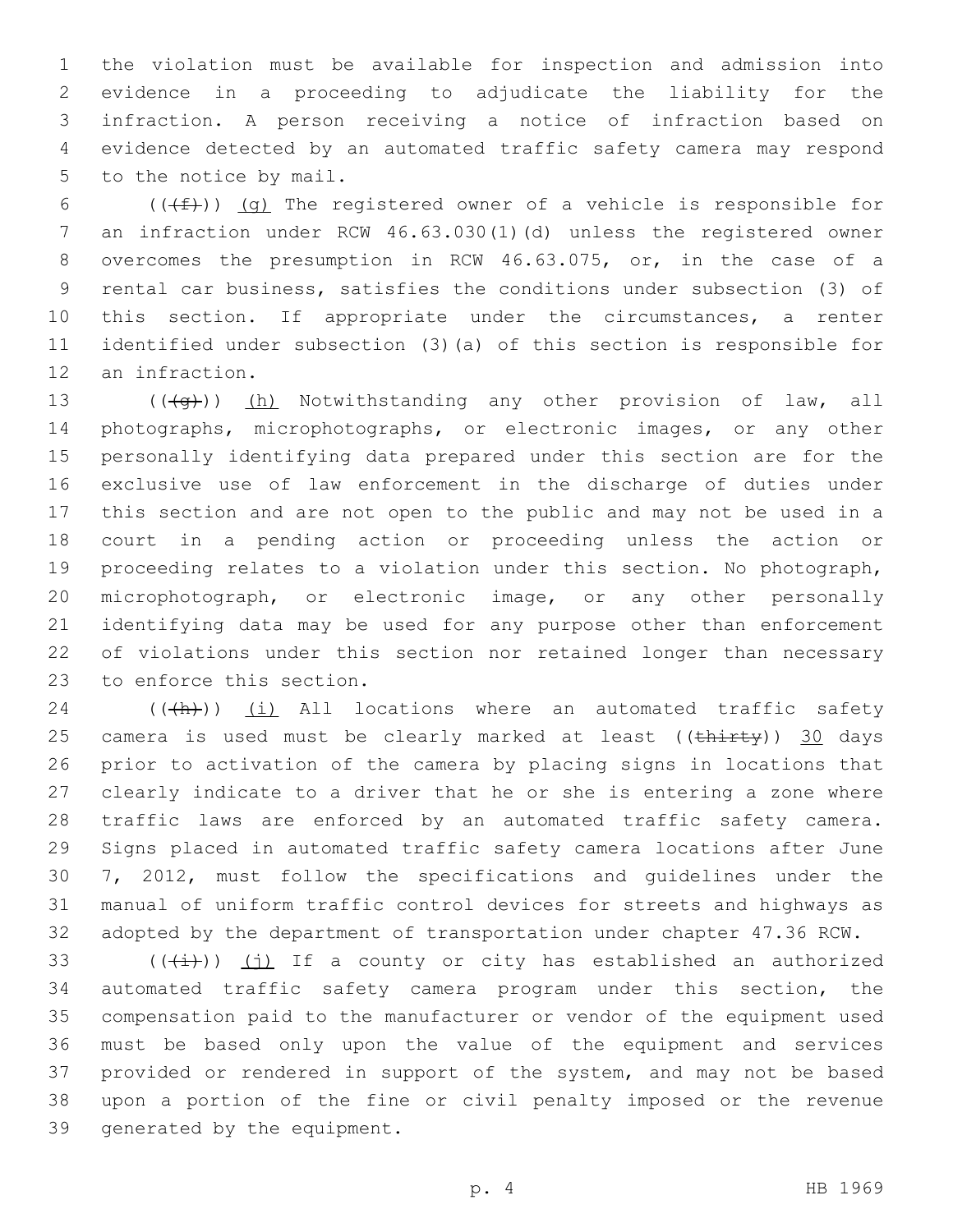(k) If a city is operating an automated traffic safety camera to 2 detect speed violations under (c) or (d) of this subsection, the city 3 shall remit monthly to the state 50 percent of the noninterest money received for infractions issued by those cameras excess of the cost to administer, install, operate, and maintain the automated traffic safety cameras, including the cost of processing infractions. Money remitted under this subsection to the state treasurer shall be 8 deposited in the Cooper Jones active transportation safety account 9 created in RCW 46.68.480. The remaining 50 percent retained by the 10 city must be used only for improvements to transportation that support equitable access and mobility for persons with disabilities.

 (2) Infractions detected through the use of automated traffic safety cameras are not part of the registered owner's driving record under RCW 46.52.101 and 46.52.120. Additionally, infractions generated by the use of automated traffic safety cameras under this section shall be processed in the same manner as parking infractions, including for the purposes of RCW 3.50.100, 35.20.220, 46.16A.120, and 46.20.270(2). Except as provided otherwise in subsection (6) of this section, the amount of the fine issued for an infraction generated through the use of an automated traffic safety camera shall not exceed the amount of a fine issued for other parking infractions within the jurisdiction. However, the amount of the fine issued for a traffic control signal violation detected through the use of an automated traffic safety camera shall not exceed the monetary penalty for a violation of RCW 46.61.050 as provided under RCW 46.63.110, 26 including all applicable statutory assessments.

 (3) If the registered owner of the vehicle is a rental car business, the law enforcement agency shall, before a notice of infraction being issued under this section, provide a written notice to the rental car business that a notice of infraction may be issued to the rental car business if the rental car business does not, 32 within ((eighteen)) 18 days of receiving the written notice, provide 33 to the issuing agency by return mail:

 (a) A statement under oath stating the name and known mailing address of the individual driving or renting the vehicle when the 36 infraction occurred: or

 (b) A statement under oath that the business is unable to determine who was driving or renting the vehicle at the time the infraction occurred because the vehicle was stolen at the time of the infraction. A statement provided under this subsection must be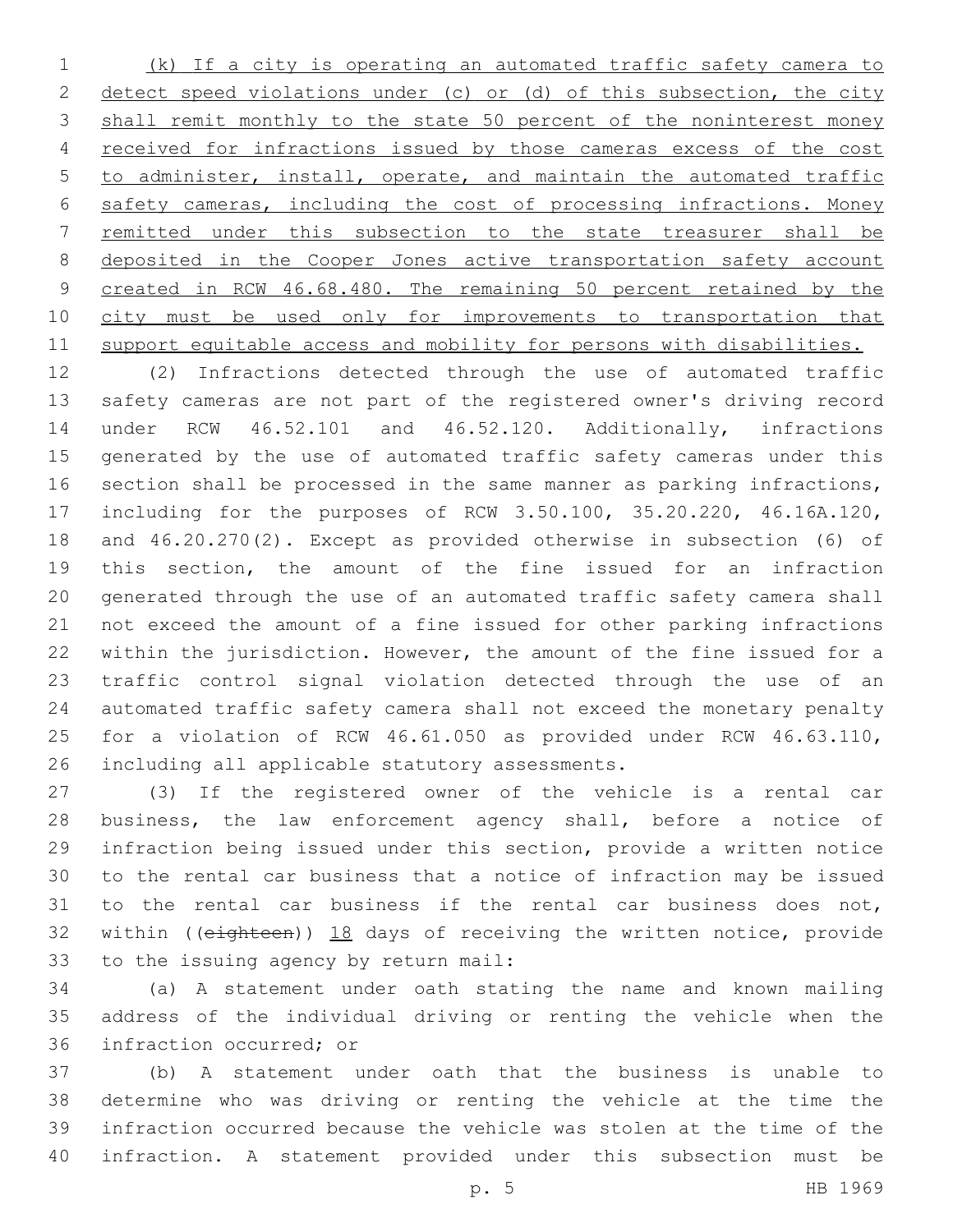accompanied by a copy of a filed police report regarding the vehicle 2 theft; or

 (c) In lieu of identifying the vehicle operator, the rental car 4 business may pay the applicable penalty.

 Timely mailing of this statement to the issuing law enforcement agency relieves a rental car business of any liability under this 7 chapter for the notice of infraction.

 (4) Nothing in this section prohibits a law enforcement officer from issuing a notice of traffic infraction to a person in control of a vehicle at the time a violation occurs under RCW 46.63.030(1) (a), (b), or (c).

 (5)(a) For the purposes of this section, "automated traffic safety camera" means a device that uses a vehicle sensor installed to work in conjunction with an intersection traffic control system, a railroad grade crossing control system, or a speed measuring device, and a camera synchronized to automatically record one or more sequenced photographs, microphotographs, or electronic images of the rear of a motor vehicle at the time the vehicle fails to stop when facing a steady red traffic control signal or an activated railroad grade crossing control signal, or exceeds a speed limit as detected 21 by a speed measuring device.

 (b) For the purposes of the pilot program authorized under subsection (6) of this section, "automated traffic safety camera" also includes a device used to detect stopping at intersection or crosswalk violations; stopping when traffic obstructed violations; public transportation only lane violations; and stopping or traveling in restricted lane violations. The device, including all technology 28 defined under "automated traffic safety camera," must not reveal the face of the driver or the passengers in vehicles, and must not use any facial recognition technology in real time or after capturing any information. If the face of any individual in a crosswalk or otherwise within the frame is incidentally captured, it may not be made available to the public nor used for any purpose including, but not limited to, any law enforcement action, except in a pending action or proceeding related to a violation under this section.

36 (6)(a)(i) A city with a population greater than (( $f$ ive hundred thousand)) 500,000 may adopt an ordinance creating a pilot program authorizing automated traffic safety cameras to be used to detect one or more of the following violations: Stopping when traffic obstructed violations; stopping at intersection or crosswalk violations; public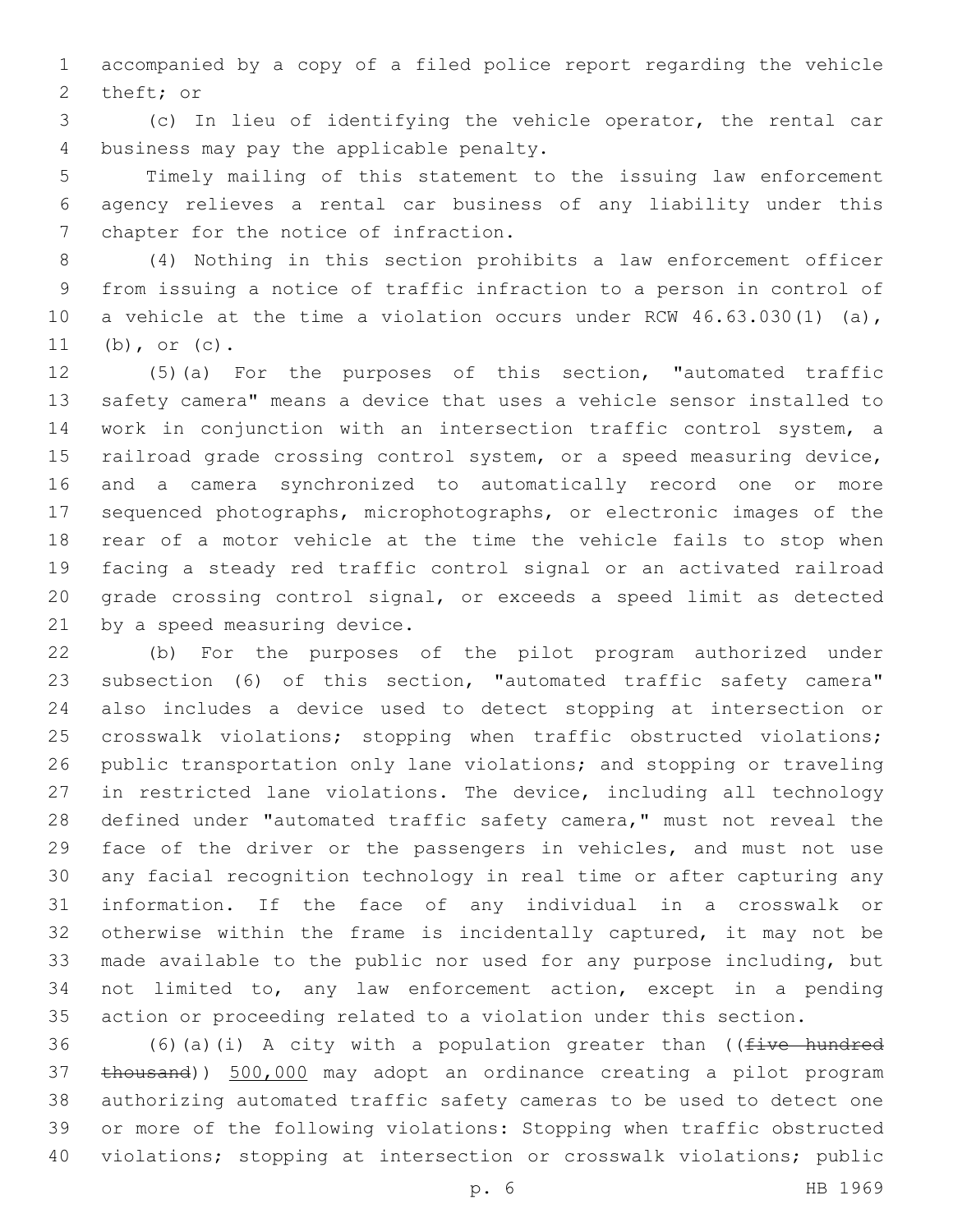transportation only lane violations; and stopping or traveling in restricted lane violations. Under the pilot program, stopping at intersection or crosswalk violations may only be enforced at the 4 ((twenty)) 20 intersections where the city would most like to address safety concerns related to stopping at intersection or crosswalk violations. At a minimum, the local ordinance must contain the restrictions described in this section and provisions for public 8 notice and signage.

 (ii) Except where specifically exempted, all of the rules and restrictions applicable to the use of automated traffic safety cameras in this section apply to the use of automated traffic safety cameras in the pilot program established in this subsection (6).

 (iii) As used in this subsection (6), "public transportation vehicle" means any motor vehicle, streetcar, train, trolley vehicle, 15 ferry boat, or any other device, vessel, or vehicle that is owned or operated by a transit authority or an entity providing service on behalf of a transit authority that is used for the purpose of carrying passengers and that operates on established routes. "Transit authority" has the meaning provided in RCW 9.91.025.

 (b) Use of automated traffic safety cameras as authorized in this subsection (6) is restricted to the following locations only: Locations authorized in subsection (1)(b) of this section; and midblock on arterials. Additionally, the use of automated traffic safety cameras as authorized in this subsection (6) is further 25 limited to the following:

 (i) The portion of state and local roadways in downtown areas of the city used for office and commercial activities, as well as retail shopping and support services, and that may include mixed residential 29 uses;

 (ii) The portion of state and local roadways in areas in the city within one-half mile north of the boundary of the area described in 32 (b)(i) of this subsection;

 (iii) Portions of roadway systems in the city that travel into and out of (b)(ii) of this subsection that are designated by the Washington state department of transportation as noninterstate 36 freeways for up to four miles; and

 (iv) Portions of roadway systems in the city connected to the portions of the noninterstate freeways identified in (b)(iii) of this subsection that are designated by the Washington state department of

p. 7 HB 1969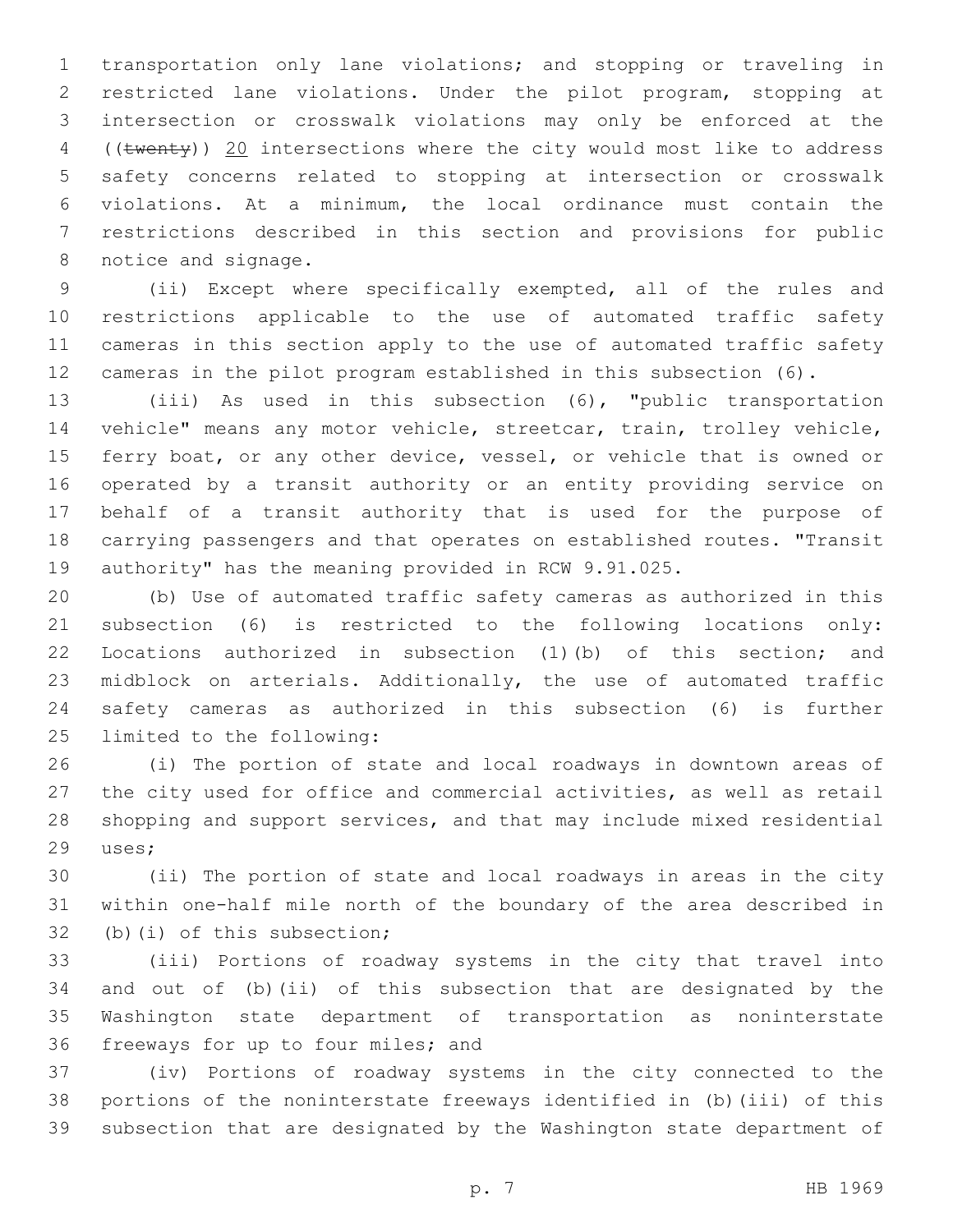transportation as arterial roadways for up to one mile from the intersection of the arterial roadway and the noninterstate freeway.

 (c) However, automated traffic safety cameras may not be used on 4 an on-ramp to an interstate.

 (d) From June 11, 2020, through December 31, 2020, a warning notice with no penalty must be issued to the registered owner of the vehicle for a violation generated through the use of an automated traffic safety camera authorized in this subsection (6). Beginning January 1, 2021, a notice of infraction must be issued, in a manner 10 consistent with subsections (1)( $(\overline{+e})$ )  $\underline{(f)}$  and (3) of this section, for a violation generated through the use of an automated traffic safety camera authorized in this subsection (6). However, the penalty 13 for the violation may not exceed ((seventy-five dollars))  $$75.$ 

 (e) For infractions issued as authorized in this subsection (6), a city with a pilot program shall remit monthly to the state 16 ((fifty)) 50 percent of the noninterest money received under this subsection (6) in excess of the cost to install, operate, and maintain the automated traffic safety cameras for use in the pilot program. Money remitted under this subsection to the state treasurer shall be deposited in the Cooper Jones active transportation safety 21 account created in RCW 46.68.480. The remaining  $((f\text{iff}y))$  50 percent retained by the city must be used only for improvements to transportation that support equitable access and mobility for persons 24 with disabilities.

 (f) A transit authority may not take disciplinary action, regarding a warning or infraction issued pursuant to this subsection (6), against an employee who was operating a public transportation vehicle at the time the violation that was the basis of the warning 29 or infraction was detected.

 (g) A city that implements a pilot program under this subsection (6) must provide a preliminary report to the transportation committees of the legislature by June 30, 2022, and a final report by January 1, 2023, on the pilot program that includes the locations chosen for the automated traffic safety cameras used in the pilot program, the number of warnings and traffic infractions issued under the pilot program, the number of traffic infractions issued with respect to vehicles registered outside of the county in which the city is located, the infrastructure improvements made using the penalty moneys as required under (e) of this subsection, an equity analysis that includes any disproportionate impacts, safety, and on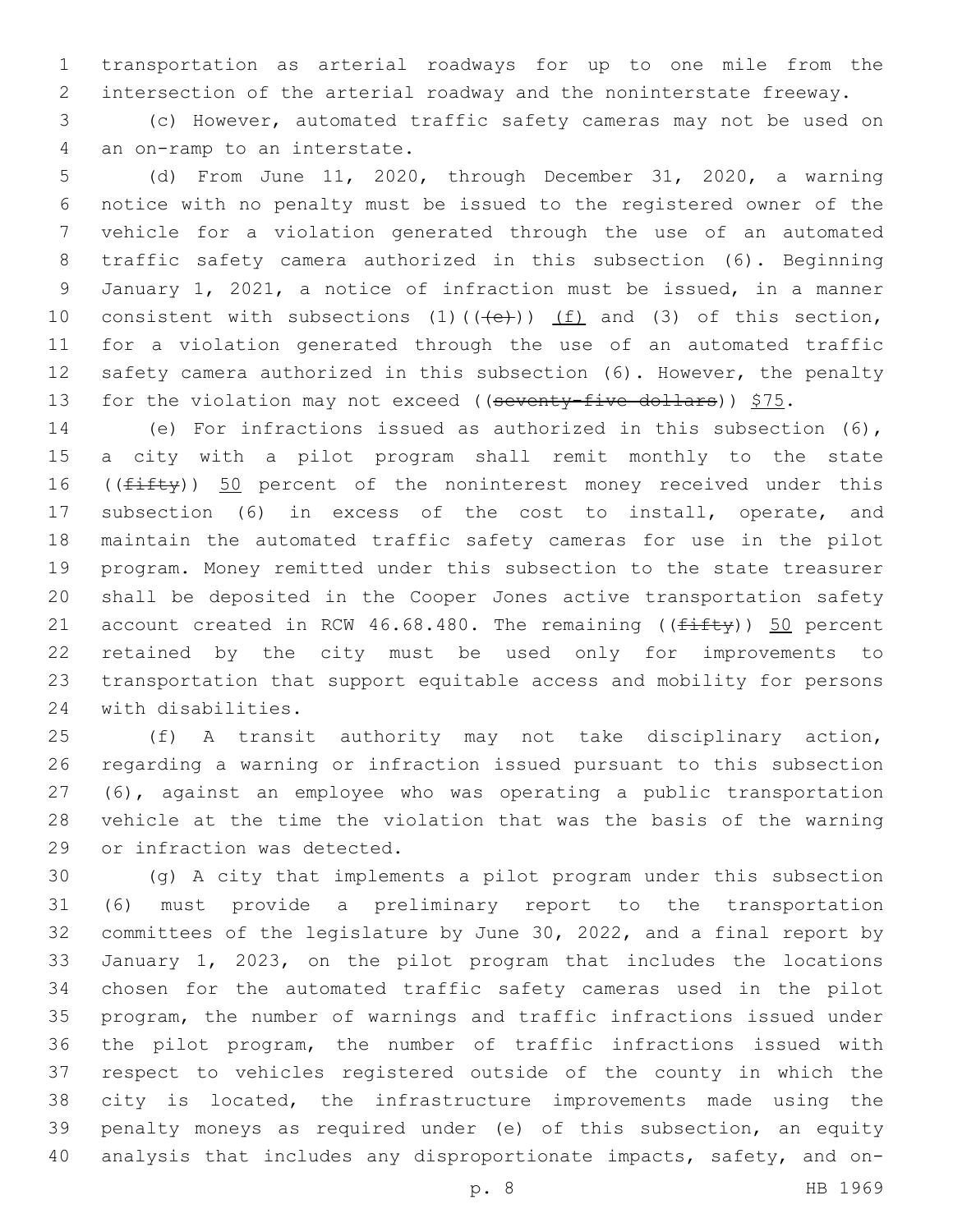time performance statistics related to the impact on driver behavior of the use of automated traffic safety cameras in the pilot program, and any recommendations on the use of automated traffic safety cameras to enforce the violations that these cameras were authorized 5 to detect under the pilot program.

 **Sec. 2.** RCW 46.63.170 and 2015 3rd sp.s. c 44 s 406 are each 7 amended to read as follows:

 (1) The use of automated traffic safety cameras for issuance of notices of infraction is subject to the following requirements:

 (a) The appropriate local legislative authority must prepare an analysis of the locations within the jurisdiction where automated traffic safety cameras are proposed to be located: (i) Before enacting an ordinance allowing for the initial use of automated traffic safety cameras; and (ii) before adding additional cameras or relocating any existing camera to a new location within the jurisdiction. Automated traffic safety cameras may be used to detect one or more of the following: Stoplight, railroad crossing, or school 18 speed zone violations; or speed violations subject to (c) or (d) of this subsection. At a minimum, the local ordinance must contain the restrictions described in this section and provisions for public notice and signage. Cities and counties using automated traffic safety cameras before July 24, 2005, are subject to the restrictions described in this section, but are not required to enact an authorizing ordinance. Beginning one year after June 7, 2012, cities and counties using automated traffic safety cameras must post an annual report of the number of traffic accidents that occurred at each location where an automated traffic safety camera is located as well as the number of notices of infraction issued for each camera and any other relevant information about the automated traffic safety cameras that the city or county deems appropriate on the city's or 31 county's website.

 (b) Except as provided in (c) and (d) of this subsection, use of automated traffic safety cameras is restricted to the following locations only: (i) Intersections of two arterials with traffic control signals that have yellow change interval durations in accordance with RCW 47.36.022, which interval durations may not be reduced after placement of the camera; (ii) railroad crossings; and 38 (iii) school speed zones.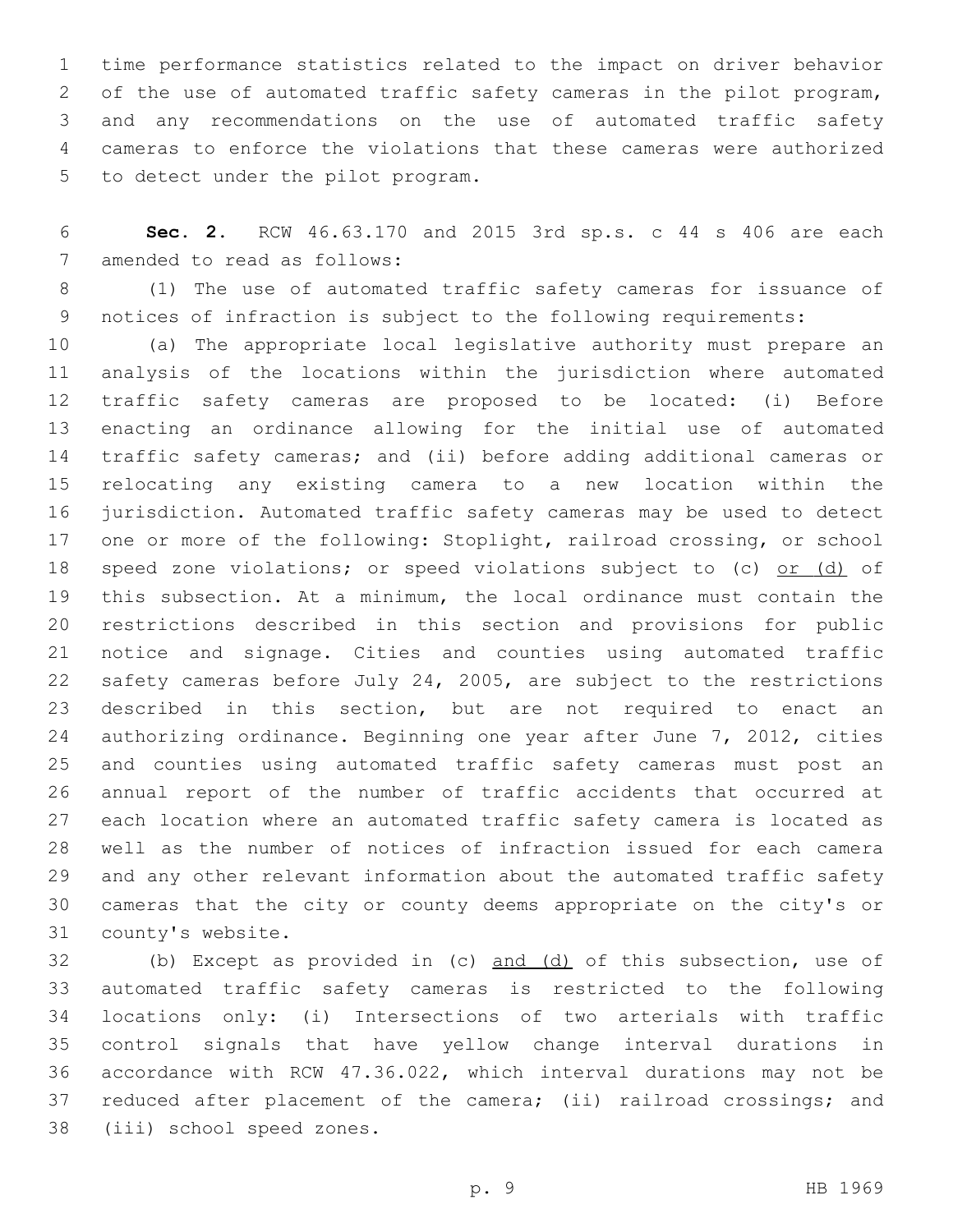(c) Any city west of the Cascade mountains with a population of 2 more than ((one hundred ninety-five thousand)) 195,000 located in a 3 county with a population of fewer than ((one million five hundred 4 thousand)) 1,500,000 may operate an automated traffic safety camera to detect speed violations subject to the following limitations:

 (i) A city may only operate one such automated traffic safety 7 camera within its respective jurisdiction; and

 (ii) The use and location of the automated traffic safety camera must have first been authorized by the Washington state legislature 10 as a pilot project for at least one full year.

 (d)(i) Cities may operate at least one automated traffic safety camera under this subsection to detect speed violations, subject to 13 the requirements of (d)(ii) of this subsection. Cities may operate one additional automated traffic safety camera to detect speed violations for every 10,000 residents included in the city's population. Cameras must be placed in locations that comply with one of the following:

 (A) The location has been identified as a priority location in a local road safety plan that a city has submitted to the Washington state department of transportation and where other speed reduction measures are not feasible or have not been sufficiently effective at 22 reducing travel speed;

 (B) The location has a significantly higher rate of collisions than the city average in a period of at least three years prior to installation and other speed reduction measures are not feasible or 26 have not been sufficiently effective at reducing travel speed;

 (C) The location is in an area within the city limits designated 28 by local ordinance as a zone subject to specified restrictions and penalties on racing and race attendance; or

 (D) The location is within 300 feet of the border of a park or community center property.

 (ii)(A) A city locating an automated traffic safety camera under 33 this subsection (1)(d) must complete an equity analysis that evaluates livability, accessibility, economics, education, and environmental health, and shall consider the outcome of that analysis when identifying where to locate an automated traffic safety camera.

 (B) Automated traffic safety cameras must be placed in a manner that limits drivers from diverting to alternative roads to avoid an automated traffic safety camera.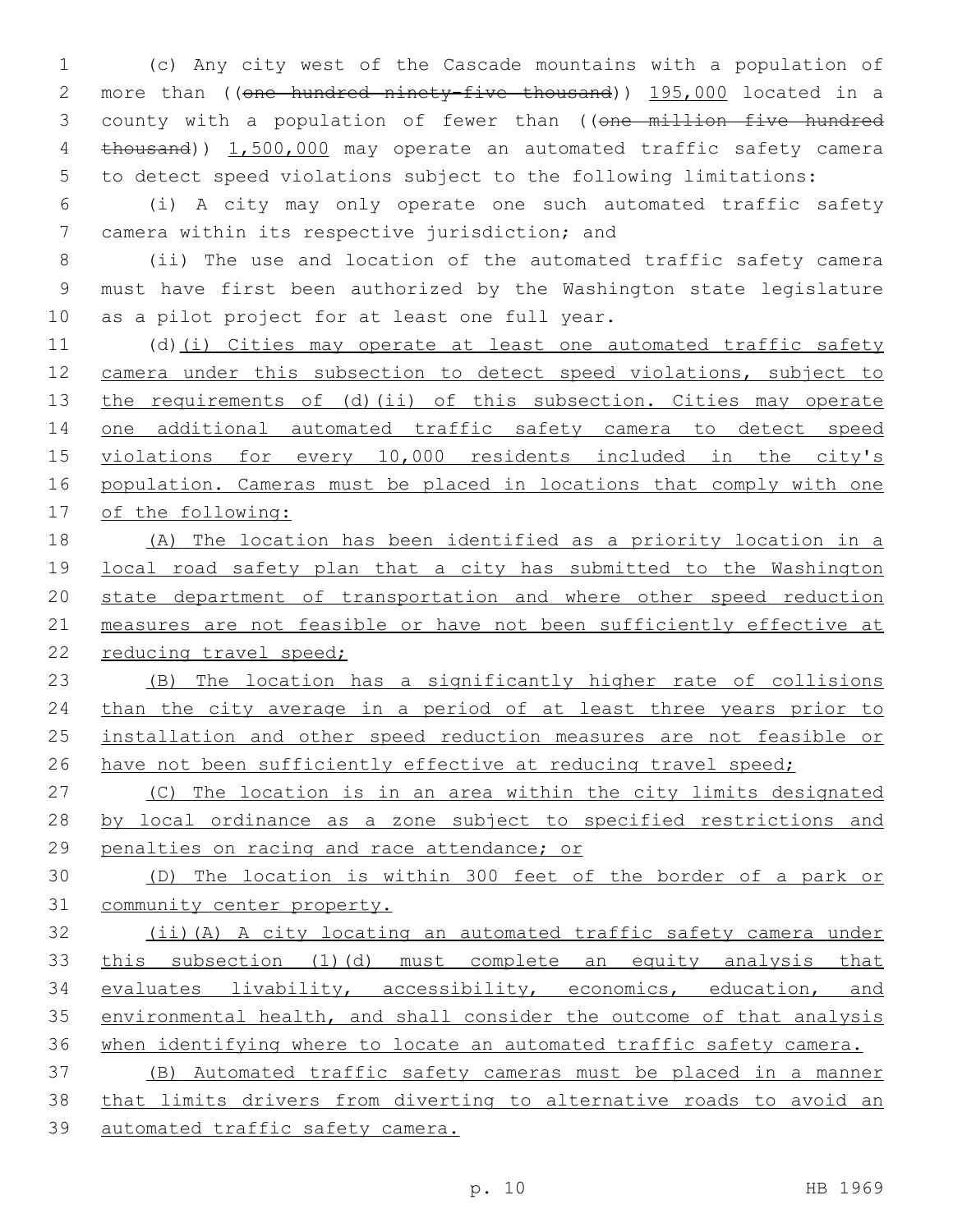(e) Automated traffic safety cameras may only take pictures of the vehicle and vehicle license plate and only while an infraction is occurring. The picture must not reveal the face of the driver or of passengers in the vehicle. The primary purpose of camera placement is to take pictures of the vehicle and vehicle license plate when an infraction is occurring. Cities and counties shall consider installing cameras in a manner that minimizes the impact of camera 8 flash on drivers.

9 (((e)) (f) A notice of infraction must be mailed to the 10 registered owner of the vehicle within ((fourteen)) 14 days of the 11 violation, or to the renter of a vehicle within ((fourteen)) 14 days of establishing the renter's name and address under subsection (3)(a) of this section. The law enforcement officer issuing the notice of infraction shall include with it a certificate or facsimile thereof, based upon inspection of photographs, microphotographs, or electronic images produced by an automated traffic safety camera, stating the facts supporting the notice of infraction. This certificate or facsimile is prima facie evidence of the facts contained in it and is admissible in a proceeding charging a violation under this chapter. The photographs, microphotographs, or electronic images evidencing the violation must be available for inspection and admission into evidence in a proceeding to adjudicate the liability for the infraction. A person receiving a notice of infraction based on evidence detected by an automated traffic safety camera may respond 25 to the notice by mail.

26 ( $(\text{+f})$ ) (g) The registered owner of a vehicle is responsible for an infraction under RCW 46.63.030(1)(d) unless the registered owner overcomes the presumption in RCW 46.63.075, or, in the case of a rental car business, satisfies the conditions under subsection (3) of this section. If appropriate under the circumstances, a renter identified under subsection (3)(a) of this section is responsible for 32 an infraction.

 $((+q))$   $(h)$  Notwithstanding any other provision of law, all photographs, microphotographs, or electronic images prepared under this section are for the exclusive use of law enforcement in the discharge of duties under this section and are not open to the public and may not be used in a court in a pending action or proceeding unless the action or proceeding relates to a violation under this section. No photograph, microphotograph, or electronic image may be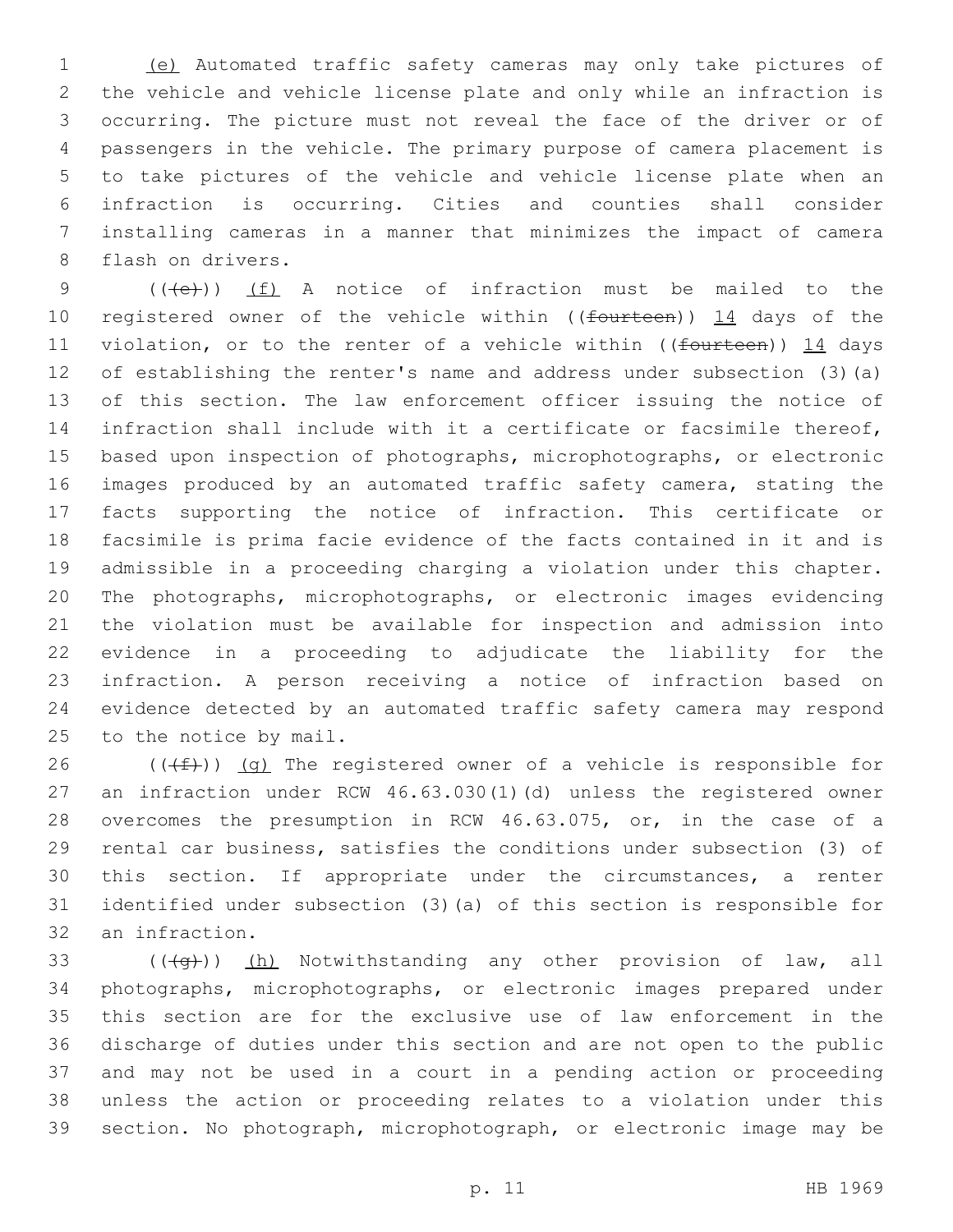used for any purpose other than enforcement of violations under this section nor retained longer than necessary to enforce this section.

3 (((A))) (i) All locations where an automated traffic safety 4 camera is used must be clearly marked at least ((thirty)) 30 days prior to activation of the camera by placing signs in locations that clearly indicate to a driver that he or she is entering a zone where traffic laws are enforced by an automated traffic safety camera. Signs placed in automated traffic safety camera locations after June 7, 2012, must follow the specifications and guidelines under the manual of uniform traffic control devices for streets and highways as adopted by the department of transportation under chapter 47.36 RCW.

 $((\overrightarrow{i}))$  (j) If a county or city has established an authorized automated traffic safety camera program under this section, the compensation paid to the manufacturer or vendor of the equipment used must be based only upon the value of the equipment and services provided or rendered in support of the system, and may not be based upon a portion of the fine or civil penalty imposed or the revenue 18 generated by the equipment.

 (k) If a city is operating an automated traffic safety camera to detect speed violations under (c) or (d) of this subsection, the city 21 shall remit monthly to the state 50 percent of the noninterest money 22 received for infractions issued by those cameras excess of the cost 23 to administer, install, operate, and maintain the automated traffic safety cameras, including the cost of processing infractions. Money 25 remitted under this subsection to the state treasurer shall be 26 deposited in the Cooper Jones active transportation safety account created in RCW 46.68.480. The remaining 50 percent retained by the 28 city must be used only for improvements to transportation that support equitable access and mobility for persons with disabilities.

 (2) Infractions detected through the use of automated traffic safety cameras are not part of the registered owner's driving record under RCW 46.52.101 and 46.52.120. Additionally, infractions generated by the use of automated traffic safety cameras under this section shall be processed in the same manner as parking infractions, including for the purposes of RCW 3.50.100, 35.20.220, 46.16A.120, and 46.20.270(2). The amount of the fine issued for an infraction generated through the use of an automated traffic safety camera shall not exceed the amount of a fine issued for other parking infractions within the jurisdiction. However, the amount of the fine issued for a traffic control signal violation detected through the use of an

p. 12 HB 1969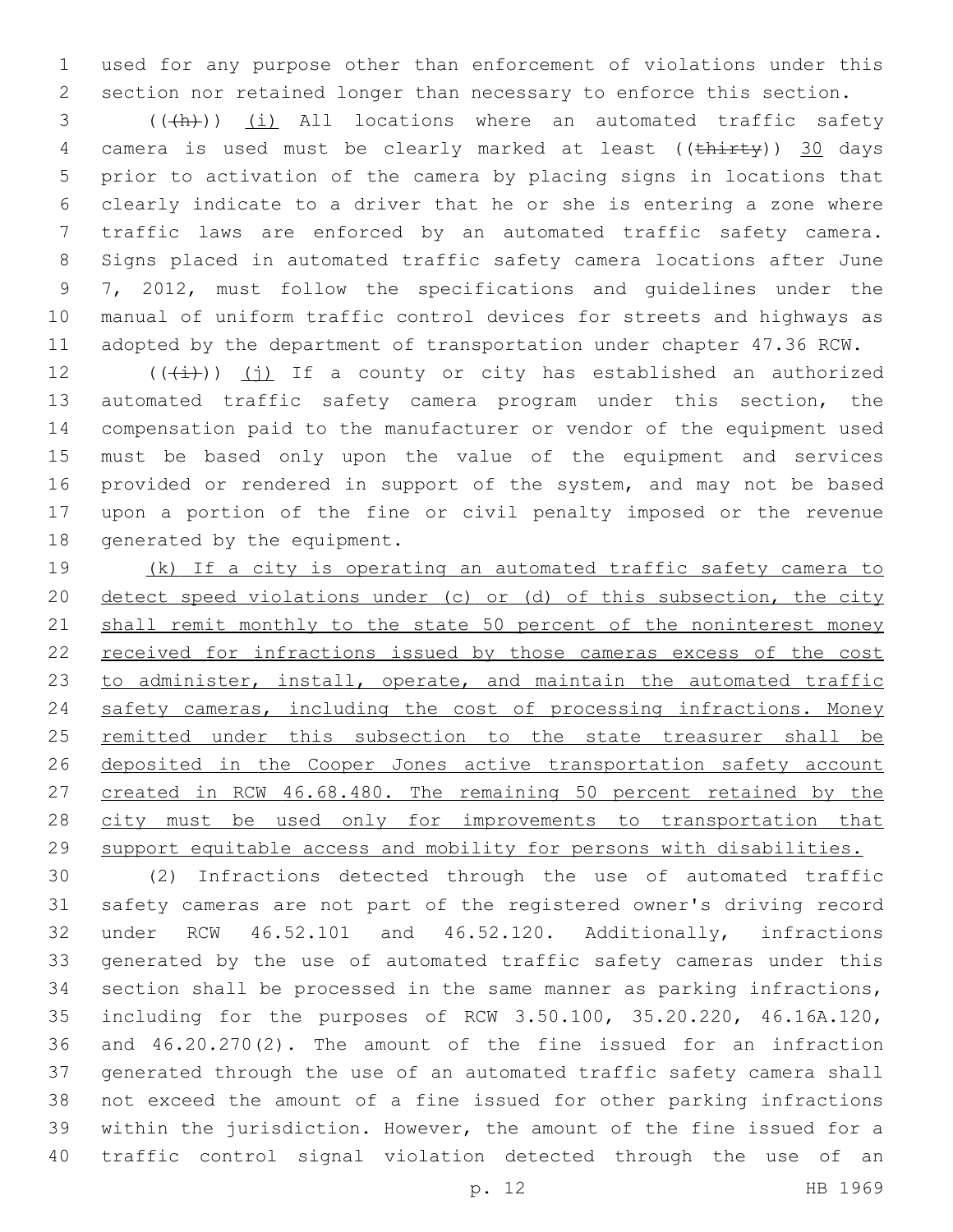automated traffic safety camera shall not exceed the monetary penalty for a violation of RCW 46.61.050 as provided under RCW 46.63.110, 3 including all applicable statutory assessments.

 (3) If the registered owner of the vehicle is a rental car business, the law enforcement agency shall, before a notice of infraction being issued under this section, provide a written notice to the rental car business that a notice of infraction may be issued to the rental car business if the rental car business does not, 9 within ((eighteen)) 18 days of receiving the written notice, provide 10 to the issuing agency by return mail:

 (a) A statement under oath stating the name and known mailing address of the individual driving or renting the vehicle when the 13 infraction occurred; or

 (b) A statement under oath that the business is unable to determine who was driving or renting the vehicle at the time the infraction occurred because the vehicle was stolen at the time of the infraction. A statement provided under this subsection must be accompanied by a copy of a filed police report regarding the vehicle 19 theft; or

 (c) In lieu of identifying the vehicle operator, the rental car 21 business may pay the applicable penalty.

 Timely mailing of this statement to the issuing law enforcement agency relieves a rental car business of any liability under this 24 chapter for the notice of infraction.

 (4) Nothing in this section prohibits a law enforcement officer from issuing a notice of traffic infraction to a person in control of a vehicle at the time a violation occurs under RCW 46.63.030(1) (a), 28 (b), or (c).

 (5) For the purposes of this section, "automated traffic safety camera" means a device that uses a vehicle sensor installed to work in conjunction with an intersection traffic control system, a railroad grade crossing control system, or a speed measuring device, and a camera synchronized to automatically record one or more sequenced photographs, microphotographs, or electronic images of the rear of a motor vehicle at the time the vehicle fails to stop when facing a steady red traffic control signal or an activated railroad grade crossing control signal, or exceeds a speed limit as detected 38 by a speed measuring device.

 (6) During the 2011-2013 and 2013-2015 fiscal biennia, this section does not apply to automated traffic safety cameras for the

p. 13 HB 1969